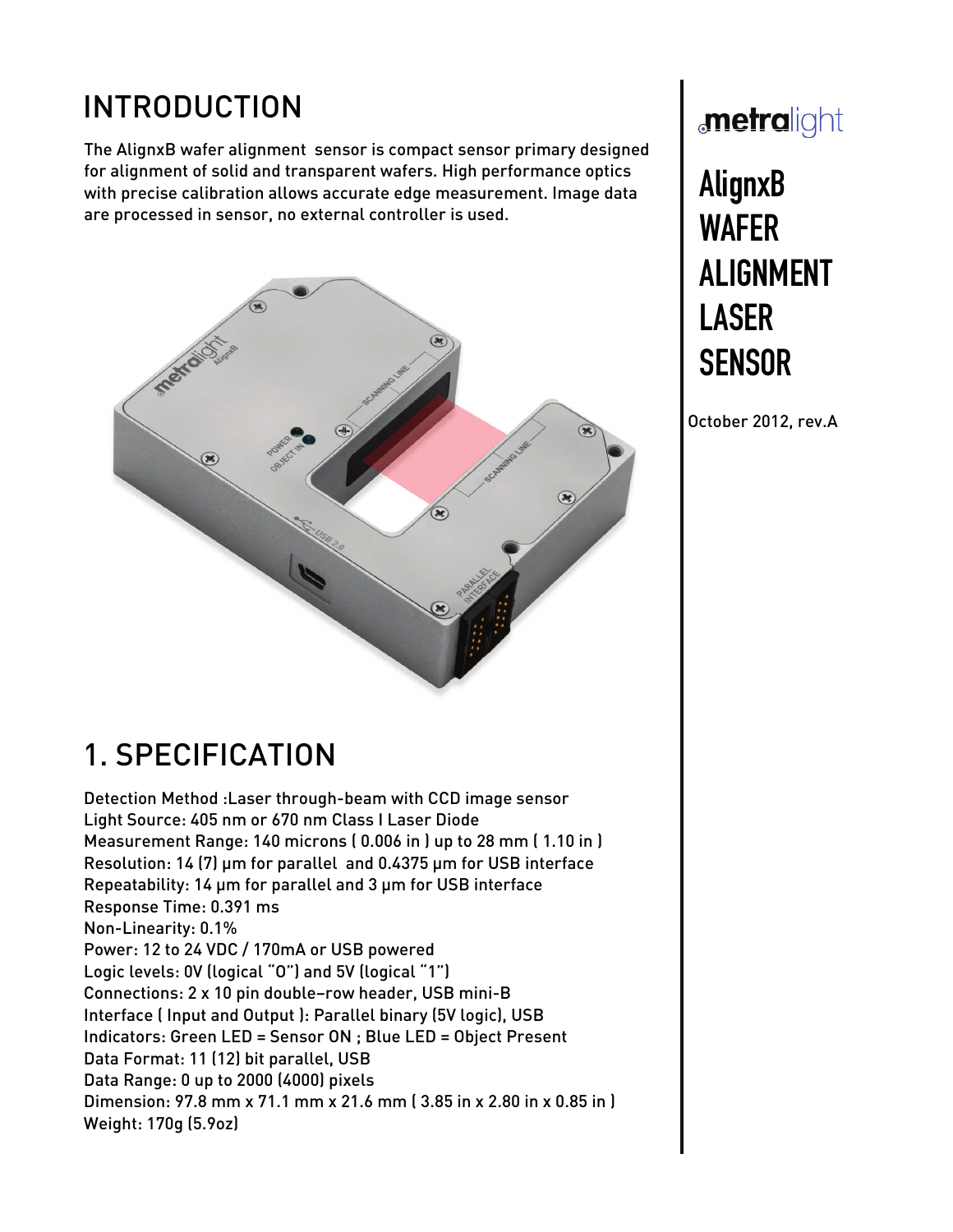## 2. DIMENSIONS

All dimensions in mm | email at: info@metralight.com for 3D model



**metralight**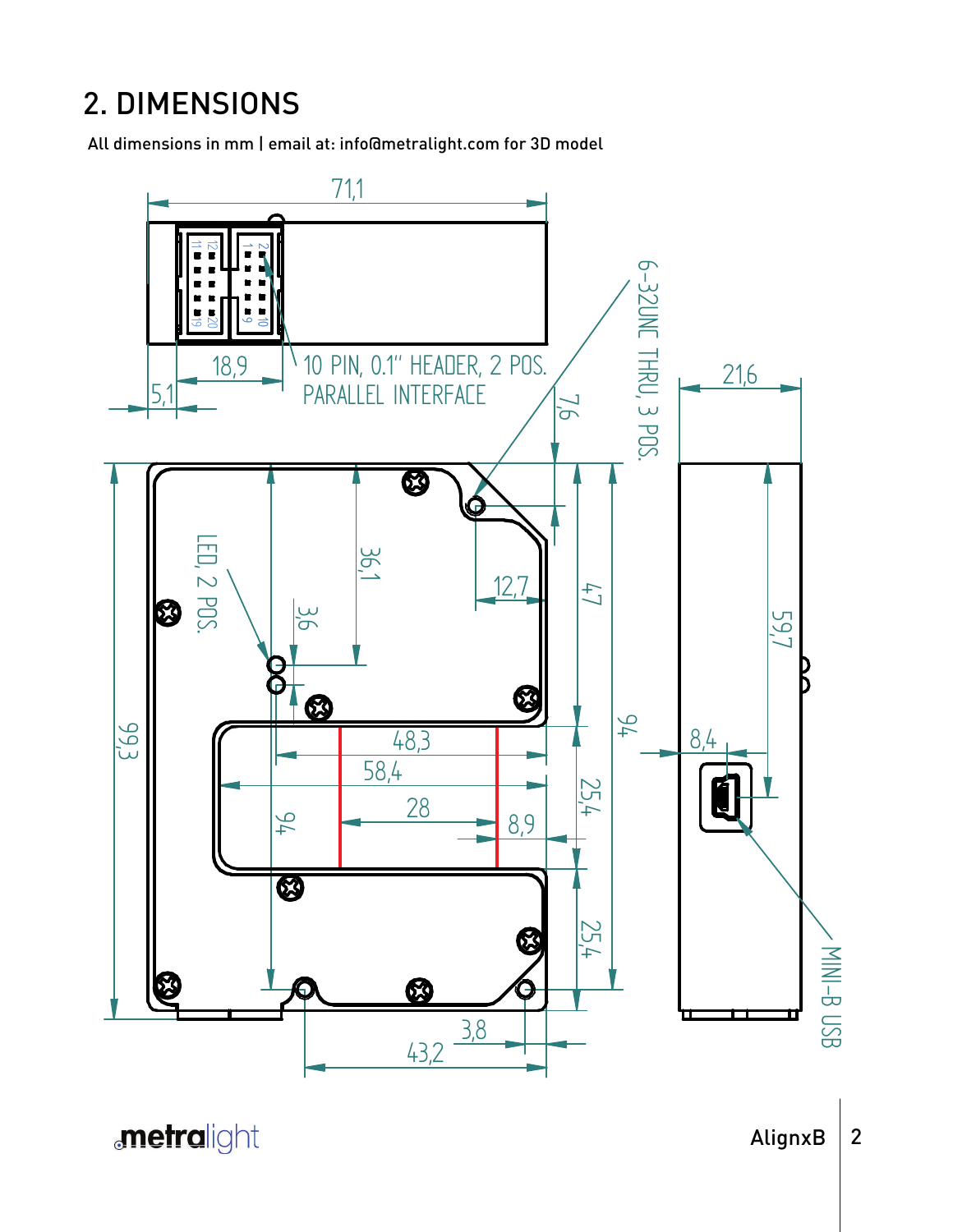# 3. OPERATIONAL

The AlignxB sensor is a self contained photoelectric sensor. It's primary designed to be used in wafer Prealigners (to detect notch/flat and center of wafer), but can be used in other applications too. Output is in a 11(12) bit parallel binary data format. 11(12)bit data output represents position in pixels. Pixel size is 14(7)µm. Parallel interface allows precise synchronization of sensor data with angular position of wafer.

Standard MODES can be set for SOLID or TRANSPARENT (solid wafer - detect first solid edge, ignoring all other edges, transparent detect last edge, ignoring any edges before). MODE changes during measurement will not take effect until the *next measurement cycle*.

| <b>MODES</b>                |                    |             |  |  |  |  |  |
|-----------------------------|--------------------|-------------|--|--|--|--|--|
| Pin 16 (logical "0" or "1") | <b>Description</b> | Mode        |  |  |  |  |  |
|                             | First Interruption | Solid       |  |  |  |  |  |
|                             | Last Interruption  | Transparent |  |  |  |  |  |



Figure: Transparent wafers

The AlignxB sensor uses collimated (parallel) beam. This optical configuration allows large gap between light emitter and image receiver. AlignxB has fix gap of 25.4mm (1"). Thin bowed wafers also benefit from large gap. Other Metralight sensors can be used if larger gap is required (e.g. for vacuum chamber, see RX, MX series).

### USB INTERFACE

The AlignxB sensor integrates USB port. This is useful for troubleshooting of prealigner. USB port adds other functions, not available on parallel interface. USB interface allows to read Data, Mode, Raw image signal, Firmware, etc. Raw image data is great tool for evaluation of transparent wafers with very thin edge or for sensor cleanness checking. USB port provides higher resolution (0.4375µm) and accuracy than parallel port.

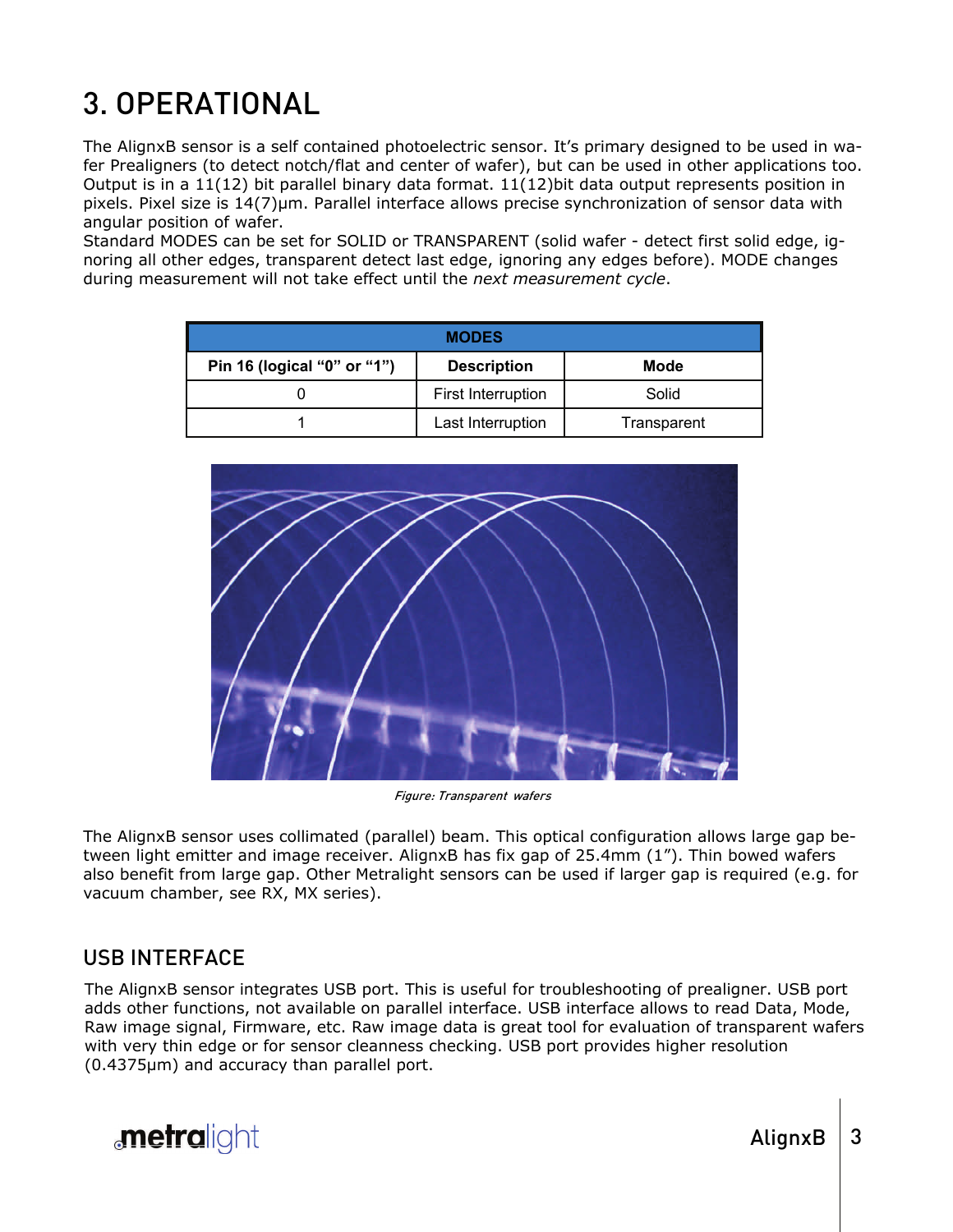

Use pins 17,18 (+12 to 24VDC) and 19,20 (GND) for powering AlignxB sensor. Alternatively sensor can be powered via USB connector. Avoid "hot plugging" when the sensor is powered.

| <b>PIN</b>     | <b>TYPE</b>  | <b>NAME</b>      | <b>DESCRIPTION</b>                                         |
|----------------|--------------|------------------|------------------------------------------------------------|
| 1              | <b>OUT</b>   | DATA0            | Data bit 0 (LSB)                                           |
| $\overline{2}$ | <b>OUT</b>   | DATA1            | Data bit 1                                                 |
| 3              | <b>OUT</b>   | DATA2            | Data bit 2                                                 |
| 4              | <b>OUT</b>   | DATA3            | Data bit 3                                                 |
| 5              | <b>OUT</b>   | DATA4            | Data bit 4                                                 |
| 6              | <b>OUT</b>   | DATA5            | Data bit 5                                                 |
| 7              | <b>OUT</b>   | DATA6            | Data bit 6                                                 |
| 8              | <b>OUT</b>   | DATA7            | Data bit 7                                                 |
| 9              | <b>OUT</b>   | DATA8            | Data bit 8                                                 |
| 10             | <b>OUT</b>   | DATA9            | Data bit 9                                                 |
| 11             | <b>OUT</b>   | DATA10           | Data bit 10                                                |
| 12             | <b>OUT</b>   | DATA11           | Data bit 11(MSB)                                           |
| 13             | <b>OUT</b>   | DATA_READY       | Data ready at end of measurement cycle                     |
| 14             | <b>OUT</b>   | <b>OBJECT_IN</b> | <b>Object Detected</b>                                     |
| 15             | IN           | <b>TRIGGER</b>   | Triggers measurement cycle                                 |
| 16             | IN           | <b>MODE</b>      | Change mode SOLID (logical "0") /TRANSPARENT (logical "1") |
| 17,18          | <b>POWER</b> | +PWR             | 12 - 24 VDC                                                |
| 19,20          | <b>POWER</b> | <b>GND</b>       | Ground                                                     |

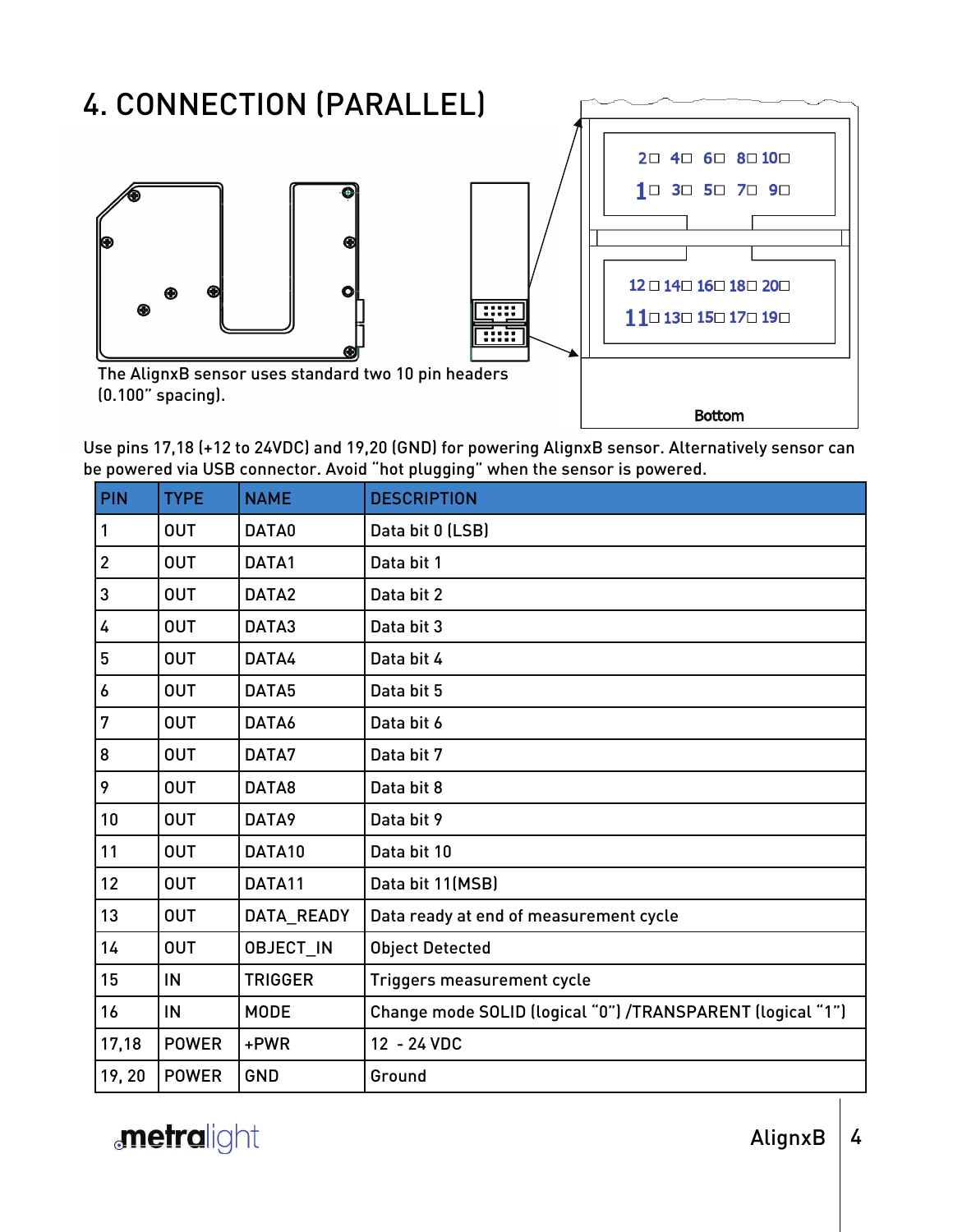### 5. TIMING DIAGRAM (PARALLEL)



Fig. 2: Timing Diagram

| Symbol         | <b>Description</b>       | Min. | Typ. | Max. |
|----------------|--------------------------|------|------|------|
| tCYCLE (µs)    | 1 cycle time             |      | 391  |      |
| tRESP (µs)     | <b>Response time</b>     |      |      | 391  |
| tTRIGGERH (µs) | <b>TRIGGER HIGH time</b> |      |      |      |

The timing diagram shows, that a HIGH to LOW signal on the TRIGGER, commences a data output at the end of the current measurement cycle. The HIGH to LOW signal on the DATA\_READY confirms a Valid Data event. The maximum response time between the TRIGGER input and the DATA\_READY output is 391 μs. This DATA is presented to the output pins and retained until the next TRIGGER event. In the absence of a TRIGGER event, the previous data will be held indefinitely. This process allows slow processing computers to by-pass several measurement cycles between measurement readings. See Flowchart on next page for typical operation.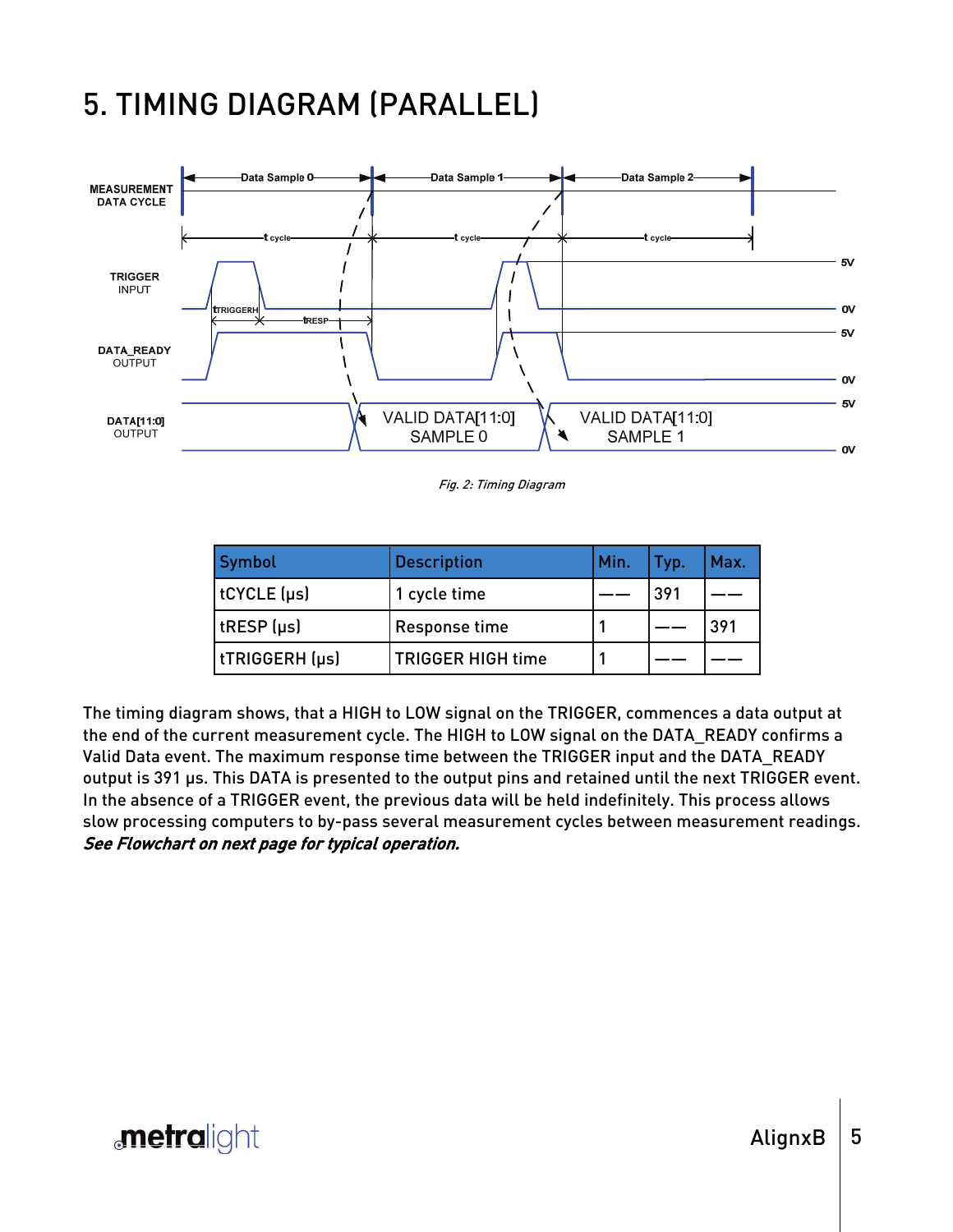### 6. TYPICAL OPERATION FLOWCHART

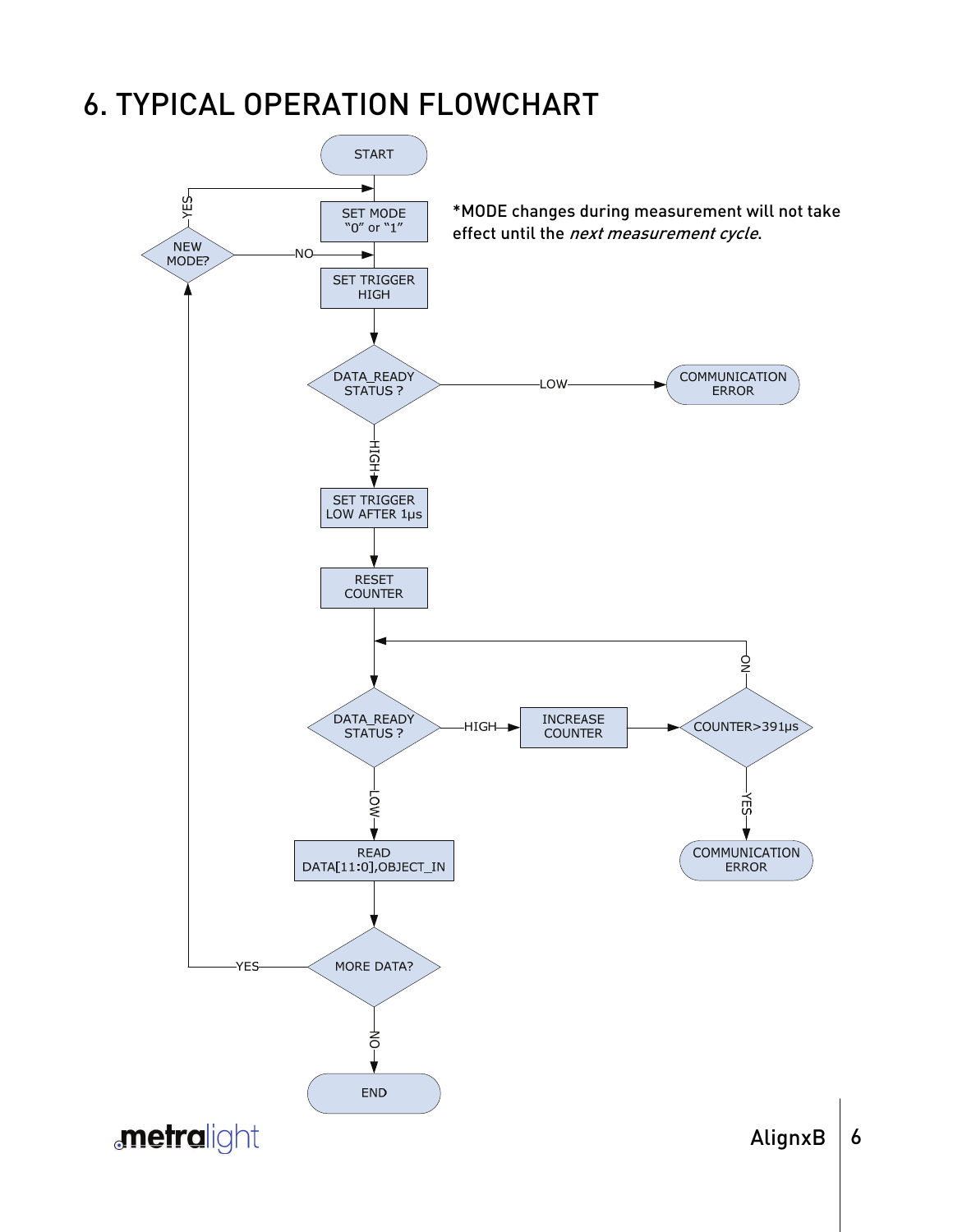# 7. USB COMMAND SET

### Driver and settings

AlignxB micrometer uses FT232R chip as USB interface (drivers can be downloaded from http:// www.ftdichip.com. If micrometer is connected to PC USB port, driver automatically creates Virtual Com Port (VCP). Check PC settings for assigned VCP number (in case of MS Windows this can be found in "Device Manager in "Ports" section.

When communicating with VCP following setting should be used:

BaudRate: 115200 b/s, Databits: 8, Parity: None, Stop Bits: 1, Flow Control: None.

Metralight provides sample application for communication with AlignxB sensor via USB port (download latest revision from www.metralight.com). For custom SW use following commands.

### Command Set

AlignxB sensor uses 3 basic commands: DATA, STREAM and MODE. There is always 1 byte being sent from host to micrometer.

When data are requested (DATA command and STREAM START), micrometer responds with 3 byte length packets (2 bytes for data and 1 info byte).



Fig.2: 1 Data Packet (3 bytes)

If more data is requested then response is multiplier of 3 bytes. E.g. PC requests 4 data (via DATA command) then micrometer returns 12 bytes. If STREAM START command is issued then Micrometer continuously sends 3 byte packets until STREAM STOP command is sent.

Typical PC (running WINDOWS) cannot read data in full speed mode (2557 readings/s) when 1 data only is requested and sensor triggered again. For high speed applications more data should be requested per 1 command (DATA command with parameter for more than 1 data or STREAM command).



AlignxB  $|7$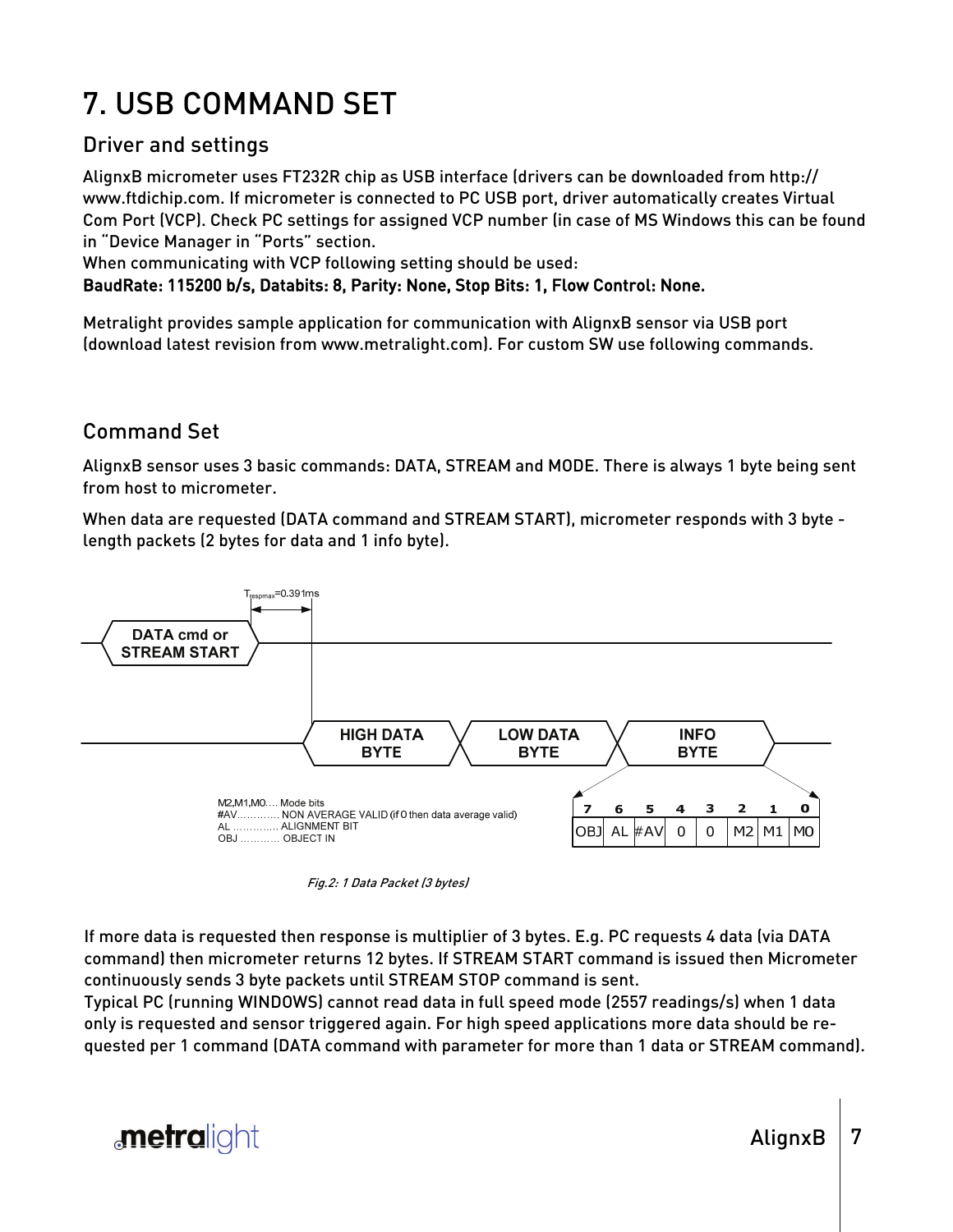# 7. USB COMMAND SET



DATA Command: DATA (basic get Data command) Parameter: zzzz is number of data being requested (=number of CCD frames) Response: 2zzzz{data}, where {data} is 3 byte-length packet response

Response length (bytes): 2<sup>zzzz</sup>{data}=3 \* 2<sup>zzzz</sup>

Fig.3: Data Command

### Example 1:

PC sends: 00010000 (=0x10) AlignxB response: 10100100 10110111 10000010 Description: 10100100 10110111= 0xA4B7=42167 this is diameter in pixel. 1 pixel measures 0.4375μm, then diameter = 42167 \* 0.4375/1000 = 18.448mm

Example2: User request 16 continuous datas:

PC sends: 00010100 (=0x14) AlignxB response: Sixteen 3 bytes packets. For conversion see Example 1.

| <b>HIGH NIBBLE</b> |  |  |  | LOW NIBBLE  |  |  |  |
|--------------------|--|--|--|-------------|--|--|--|
| (COMMAND)          |  |  |  | (PARAMETER) |  |  |  |
| Ω                  |  |  |  |             |  |  |  |

Fig.4: Stream Command

### STREAM Command: STREAM

Parameter: z=1 for STREAM START, z=0 for STREAM STOP Response: {data}{data<sub>n+1</sub>}{data<sub>n+2</sub>}{data<sub>n+3</sub>}{data<sub>n+.</sub>}, where {data} is 3 byte-length packet response Response length (bytes): finite number (multiplier of 3) starting with STREAM START and ends with STREAM STOP.

Example 1: Start of data stream. PC sends: 00100001 (=0x21) AlignxB response:  $\{data\}$ {data<sub>n+1</sub>}{data<sub>n+2</sub>}{data<sub>n+3</sub>}{data<sub>n+3</sub>}}

Example 2: Stop of data stream PC sends: 00100000 (=0x20) AlignxB response: No response



### MODE Command: MODE

Parameter: zzz=000 to 111 (see mode table and MODES DEFINITION) Response: echoes back sent byte Response length (bytes): 1

Figure: Mode Command

| Example 1: Set Diameter Mode |                                    |
|------------------------------|------------------------------------|
| PC sends: 00110010 (=0x32)   | AlignxB response: 00110010 (=0x32) |

| l zzz | 000b               | 001b   | 010b | 011b | '00 <sub>b</sub> | 101b         | 110b   | 111b   |
|-------|--------------------|--------|------|------|------------------|--------------|--------|--------|
| Mode  | <b>TRANSPARENT</b> | Edge 2 | Dia  | Gap  | Center           | <b>SOLID</b> | Custom | Custom |



AlignxB  $|8$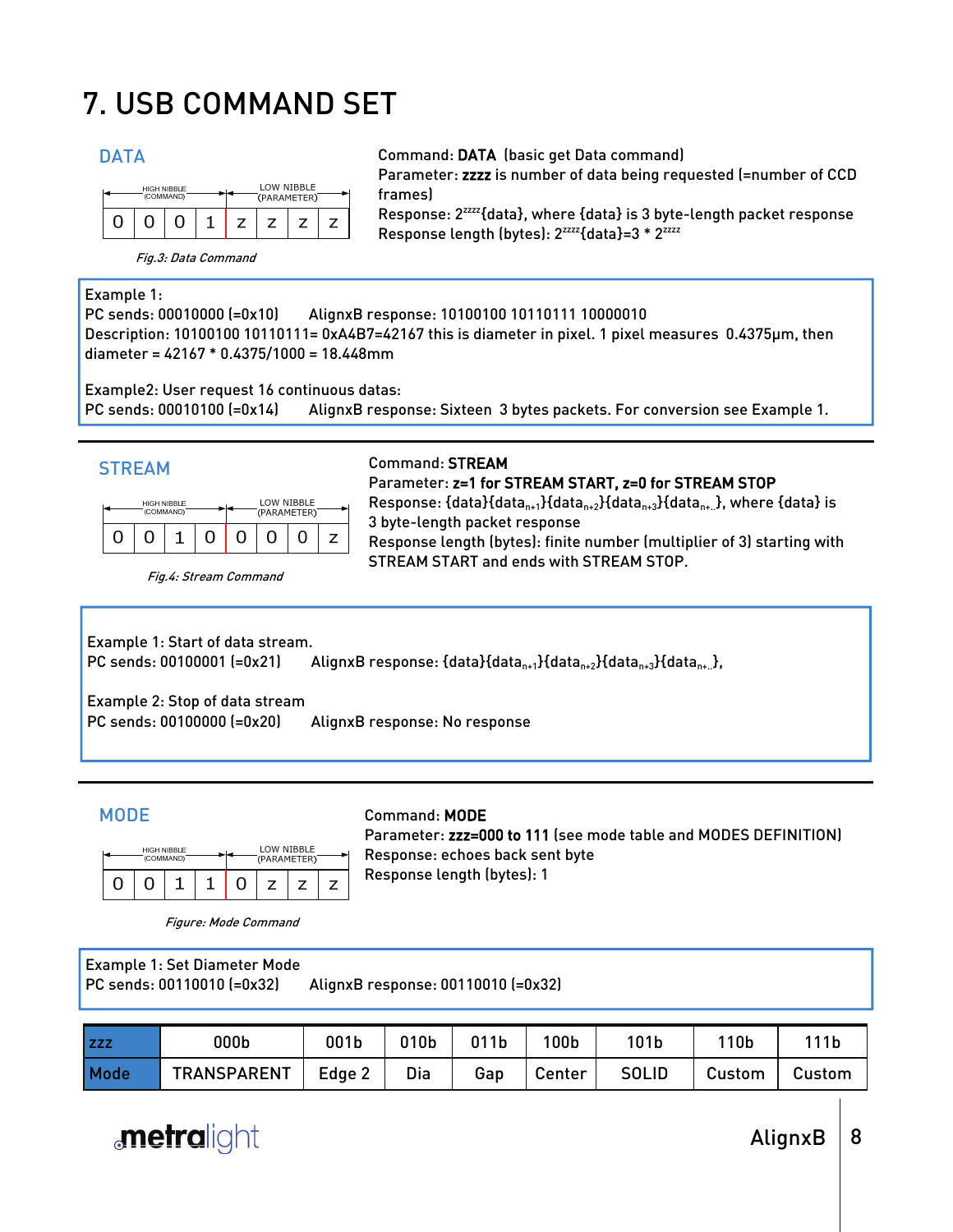# 8. INSTALLATION

USE APPROPRIATE MOUNTING SCREWS (SEE MECHANICAL DRAWING)

AVOID DIRECT SUNLIGHT !!! AND ALL OTHER LIGHT SOURCES WITH WAVELENGTH CLOSE TO 670nm (see Optical filter transmittance on figure below).

ALWAYS KEEP OPTICAL WINDOWS CLEAN, FREE FROM DUST AND FINGERPRINTS, AVOID SCRATCHES ON THE OPTICAL WINDOWS.

USE CORRECT VOLTAGE - SEE ELECTRICAL SPECIFICATION



Figure: Ambient light optical filter

### Laser Safety

AlignxB sensor is classified as Class 1 Laser device (Laser power < 0.39mW according to IEC 60825-1 or ANSI Z136.1). AlignxB uses 670nm or 405nm laser diode.

A class 1 laser is safe under all conditions of normal use.



Figure: Class 1 Laser safety label

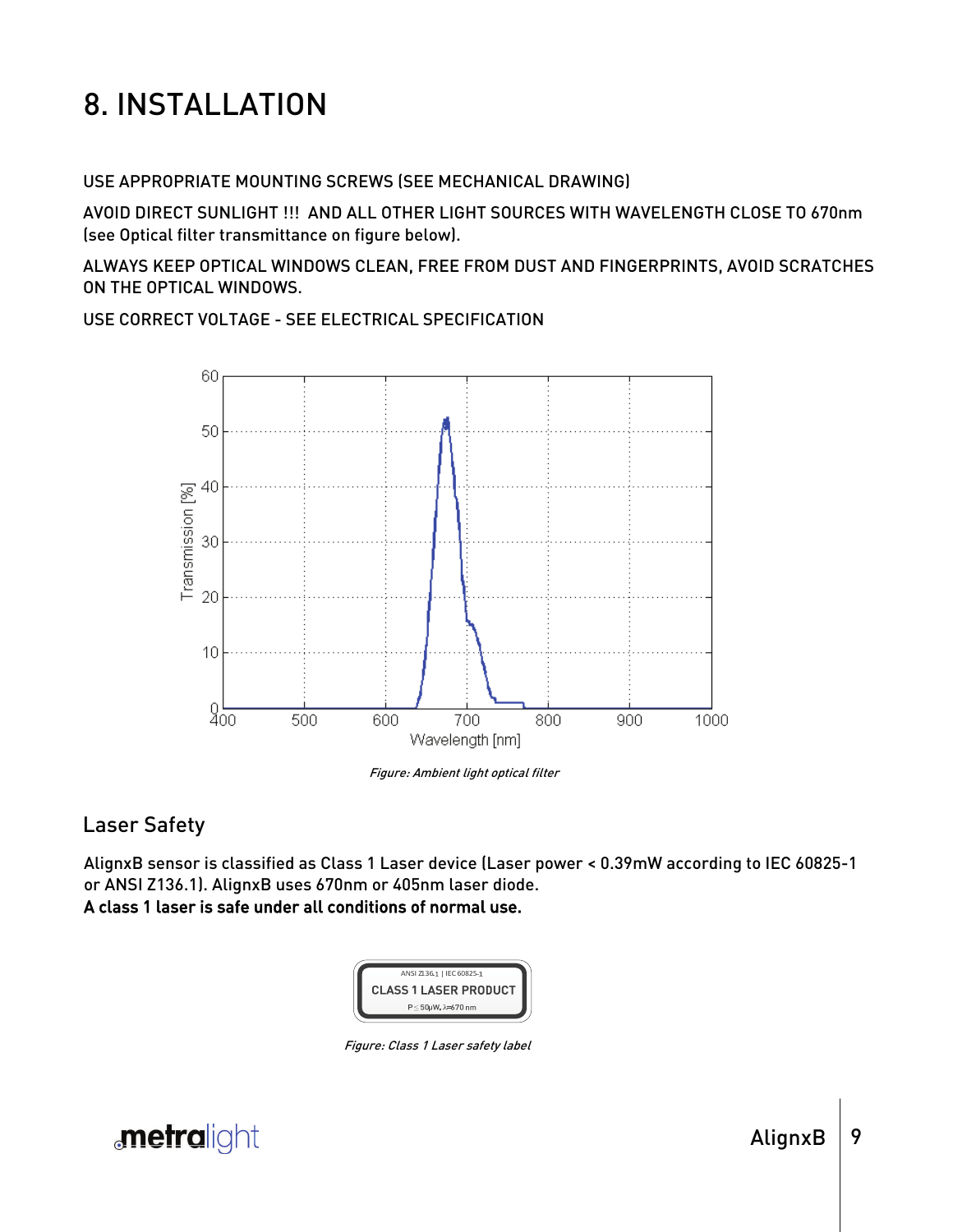# 9. SAMPLE APPLICATION

Metralight, Inc. provides sample applications with included source codes for custom modifications. Please contact Metralight for any SW modification/development.

Metralight can provide a complete solution HW+SW and mechanical for your specific application.

| MicroStudio           |         |        |        |         |    |            | $\left\  \cdot - \right\  \cdot - X$ |
|-----------------------|---------|--------|--------|---------|----|------------|--------------------------------------|
| Measure               | Profile |        | Limits | Options |    |            | COM27                                |
| <b>Measured Value</b> |         |        |        |         |    |            |                                      |
|                       |         |        |        |         |    | MAX 10.563 |                                      |
|                       |         |        |        | 6.735   | mm | MIN 3.415  |                                      |
|                       |         | Edge 1 |        |         |    |            |                                      |
|                       |         |        |        |         |    |            |                                      |
|                       |         |        |        |         |    |            |                                      |
| 8.750 mm              |         |        |        |         |    |            |                                      |
|                       |         |        |        |         |    |            |                                      |
| 2.188 mm              |         |        |        |         |    |            |                                      |
|                       |         |        |        |         |    |            |                                      |
|                       |         |        |        |         |    |            |                                      |
|                       |         |        |        |         |    |            |                                      |

Figure: Microstudio software screenshots

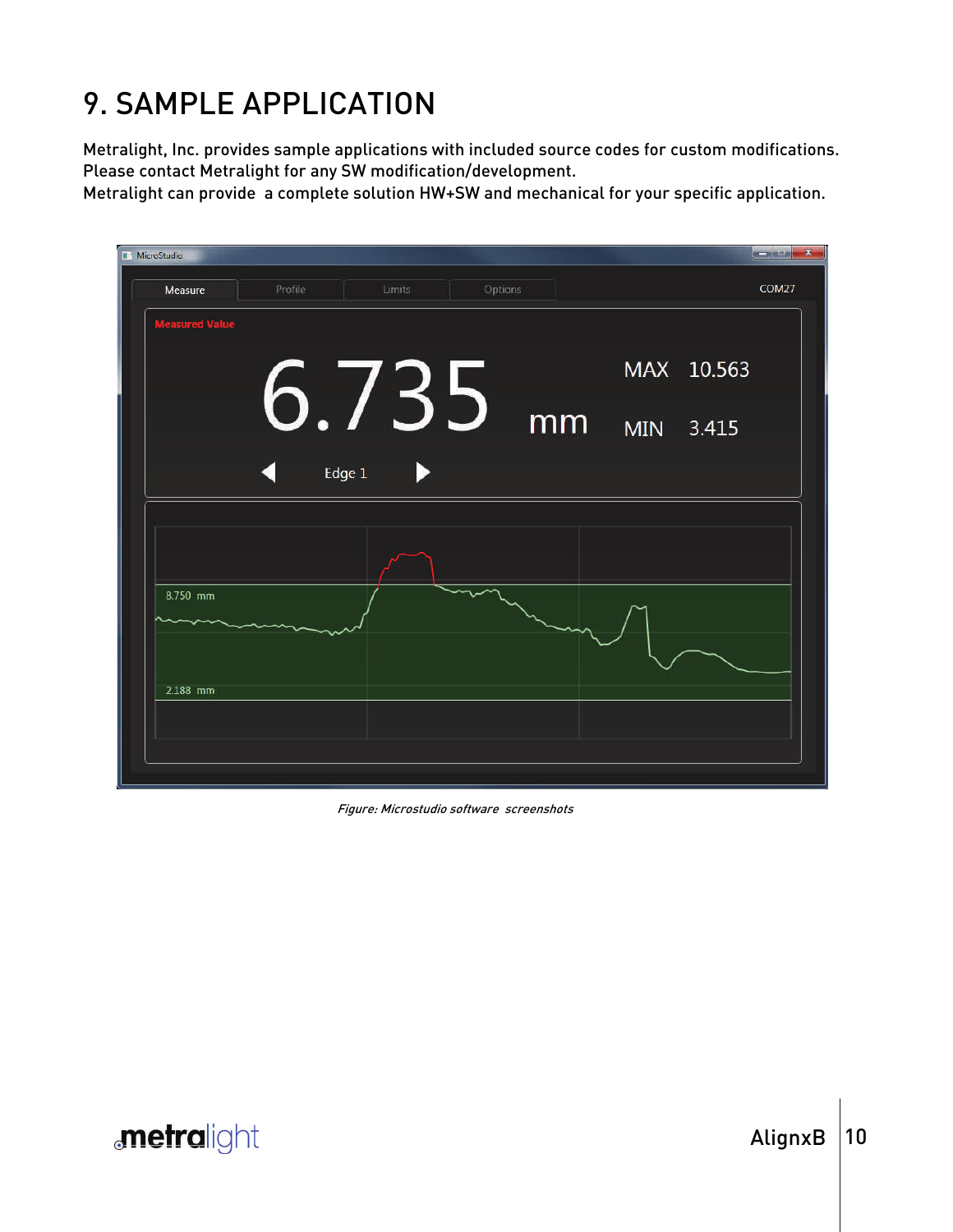### 10. CONTACTS

### **Warranty**

METRALIGHT provides a ONE YEAR manufacturer's limited warranty against defective materials and workmanship. Please do not attempt to open the unit, as this will void all warranties.

### Contacts

METRALIGHT, Inc. 1670 S. Amphlett Blvd., Unit # 214-M Mailstop # 1008 San Mateo, CA 94402 phone: (650) 581 3088 fax: (650) 808 9830 email: sales@metralight.com technical support: support@metralight.com web site: http://www.metralight.com